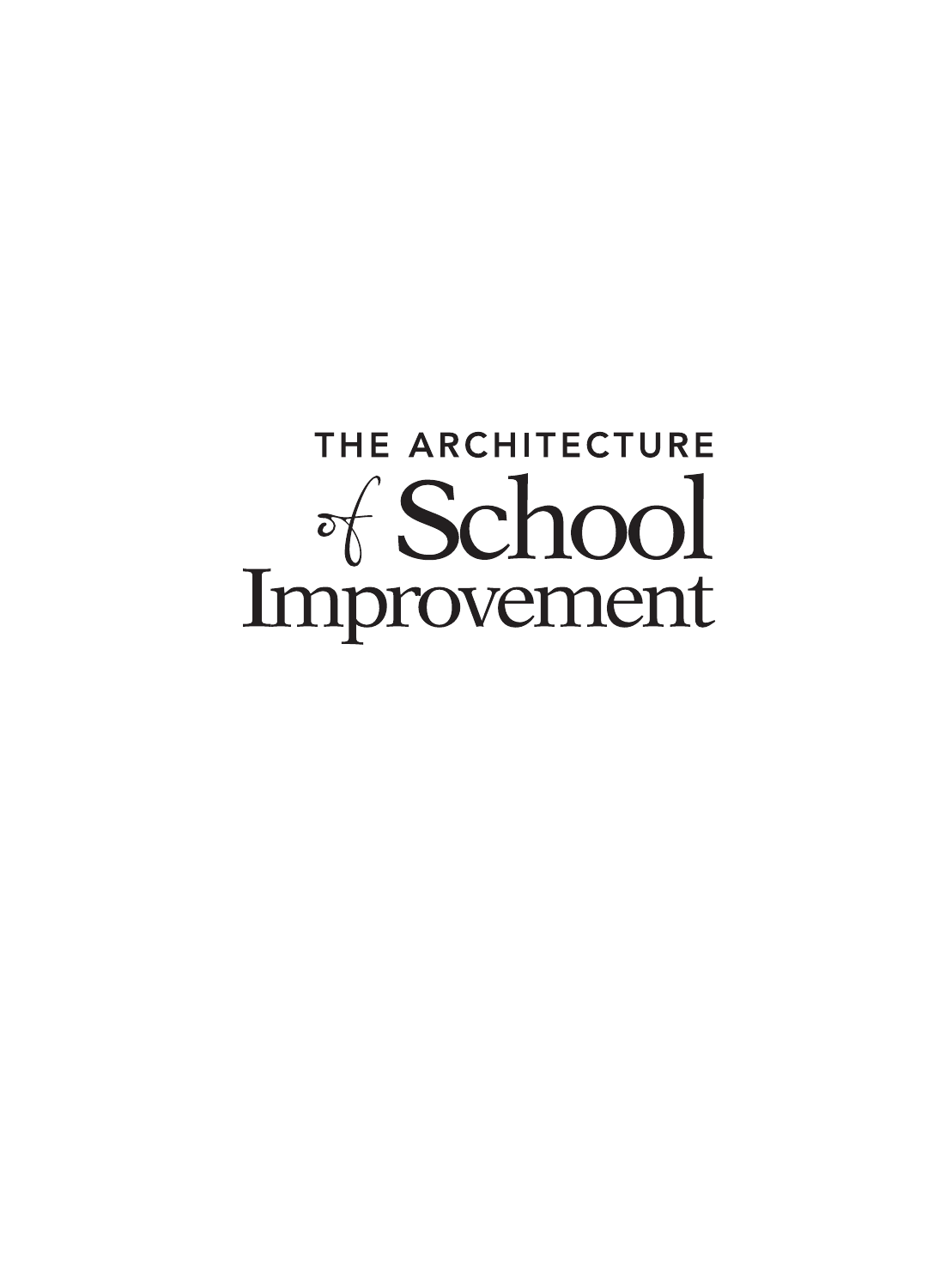*This book is dedicated to colleagues whose labors in the school improvement vineyard unlocked these lessons for me.*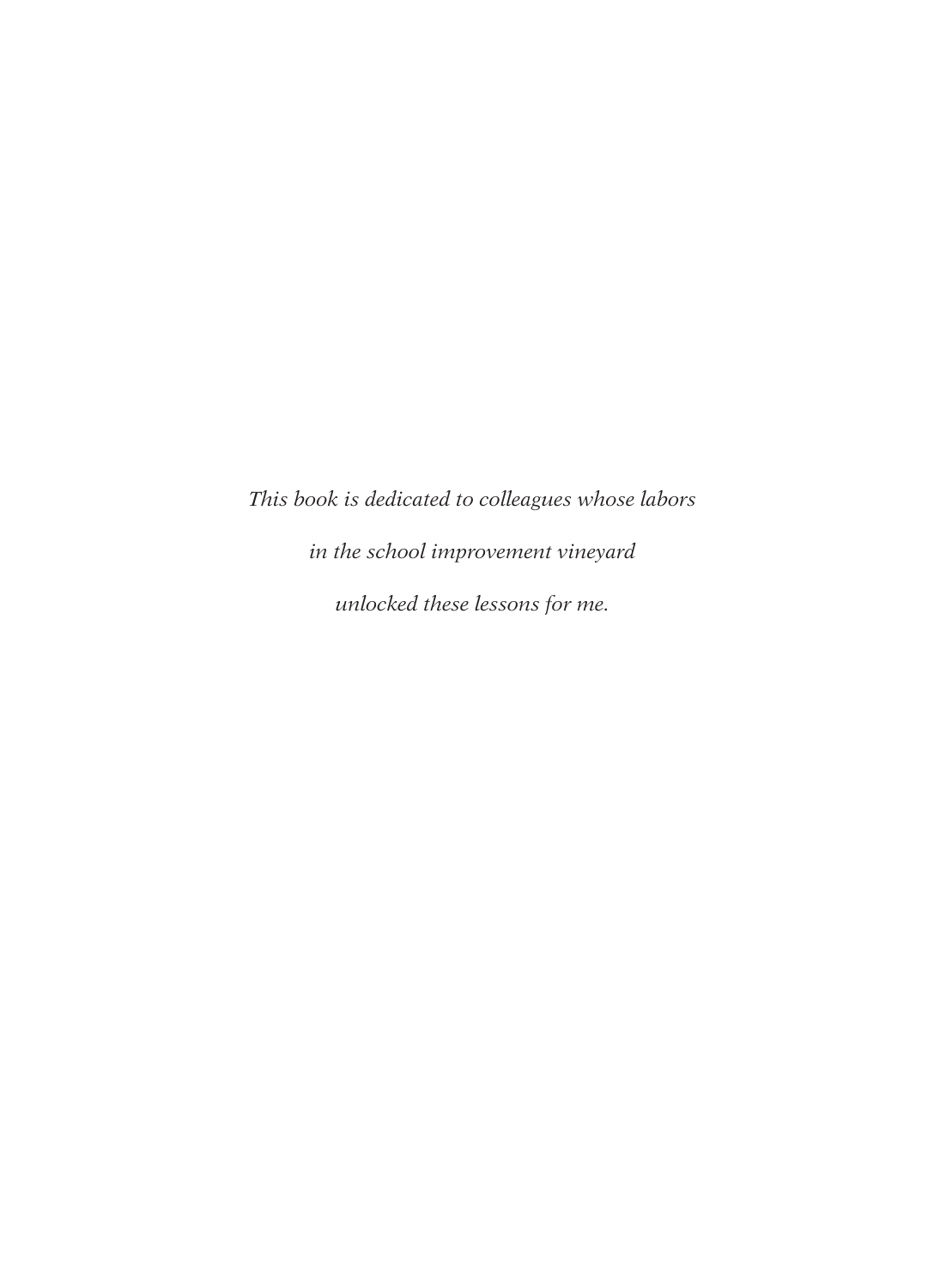## **JOSEPH MURPHY**



# THE ARCHITECTURE of School

### **LESSONS LEARNED**

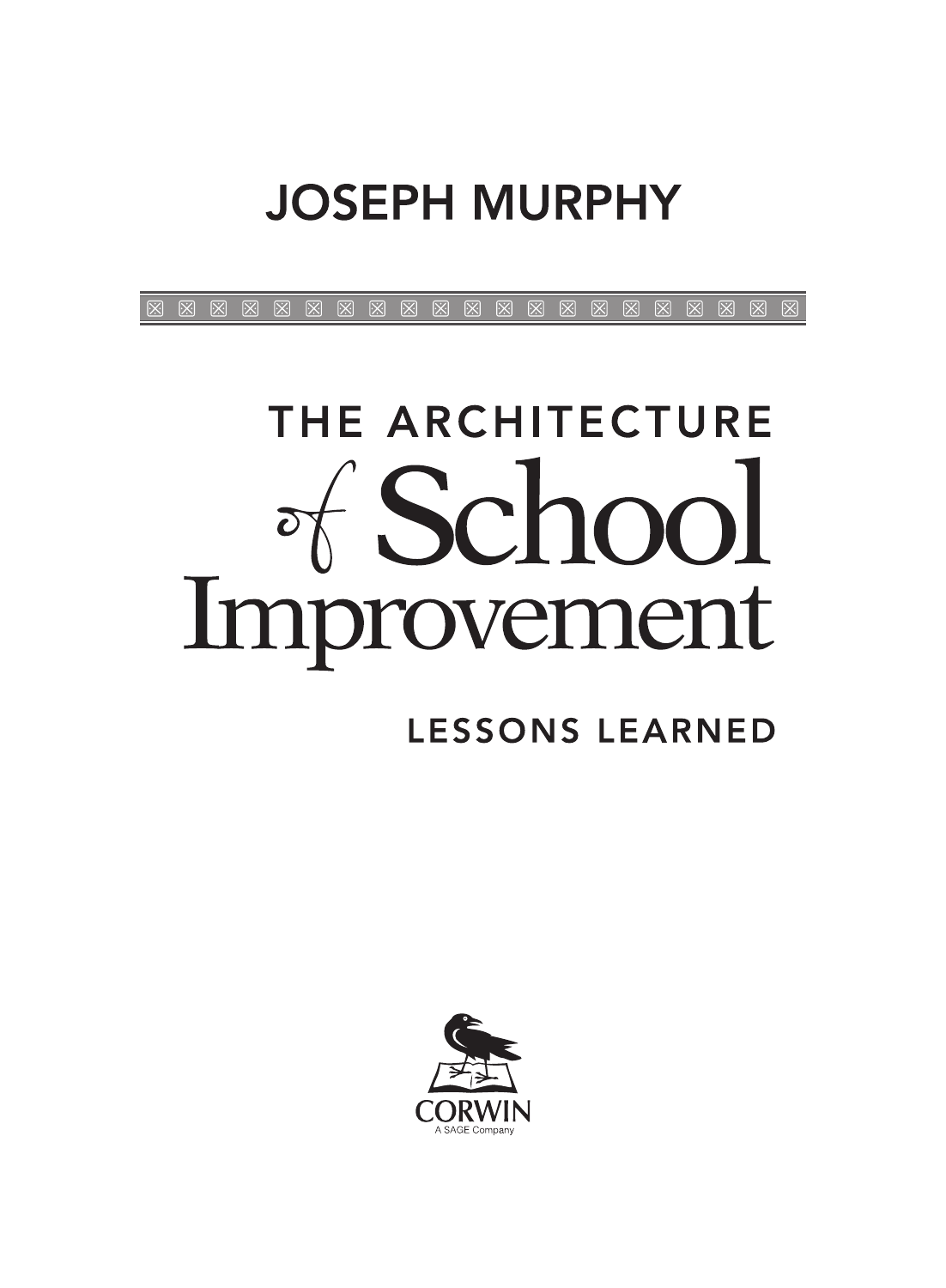

#### FOR INFORMATION:

Corwin A SAGE Company 2455 Teller Road Thousand Oaks, California 91320 www.corwin.com

#### SAGE Ltd.

1 Oliver's Yard 55 City Road London EC1Y 1SP United Kingdom

SAGE India Pvt. Ltd. B 1/I 1 Mohan Cooperative Industrial Area Mathura Road, New Delhi 110 044 India

SAGE Publications Asia-Pacific Pte. Ltd. 3 Church Street #10-04 Samsung Hub Singapore 049483

Acquisitions Editor: Arnis Burvikovs Associate Editor: Desirée A. Bartlett Editorial Assistant: Mayan White Permissions Editor: Jennifer Barron Project Editor: Veronica Stapleton Copy Editor: Laurie Pitman Typesetter: Hurix Systems Pvt. Ltd. Proofreader: Scott Oney Indexer: Sheila Bodell Cover Designer: Rose Storey

#### Copyright © 2013 by Corwin

All rights reserved. When forms and sample documents are included, their use is authorized only by educators, local school sites, and/or noncommercial or nonprofit entities that have purchased the book. Except for that usage, no part of this book may be reproduced or utilized in any form or by any means, electronic or mechanical, including photocopying, recording, or by any information storage and retrieval system, without permission in writing from the publisher.

All trade names and trademarks recited, referenced, or reflected herein are the property of their respective owners who retain all rights thereto.

Printed in the United States of America

*Library of Congress Cataloging-in-Publication Data*

Murphy, Joseph, 1949- The architecture of school improvement: lessons learned / Joseph Murphy.

pages cm

Includes bibliographical references and index.

ISBN 978-1-4522-6822-4 (pbk.)

1. School improvement programs—United States. I. Title.

LB2822.82.M87 2013

371.2'07—dc23

2013005349

This book is printed on acid-free paper.

13 14 15 16 17 10 9 8 7 6 5 4 3 2 1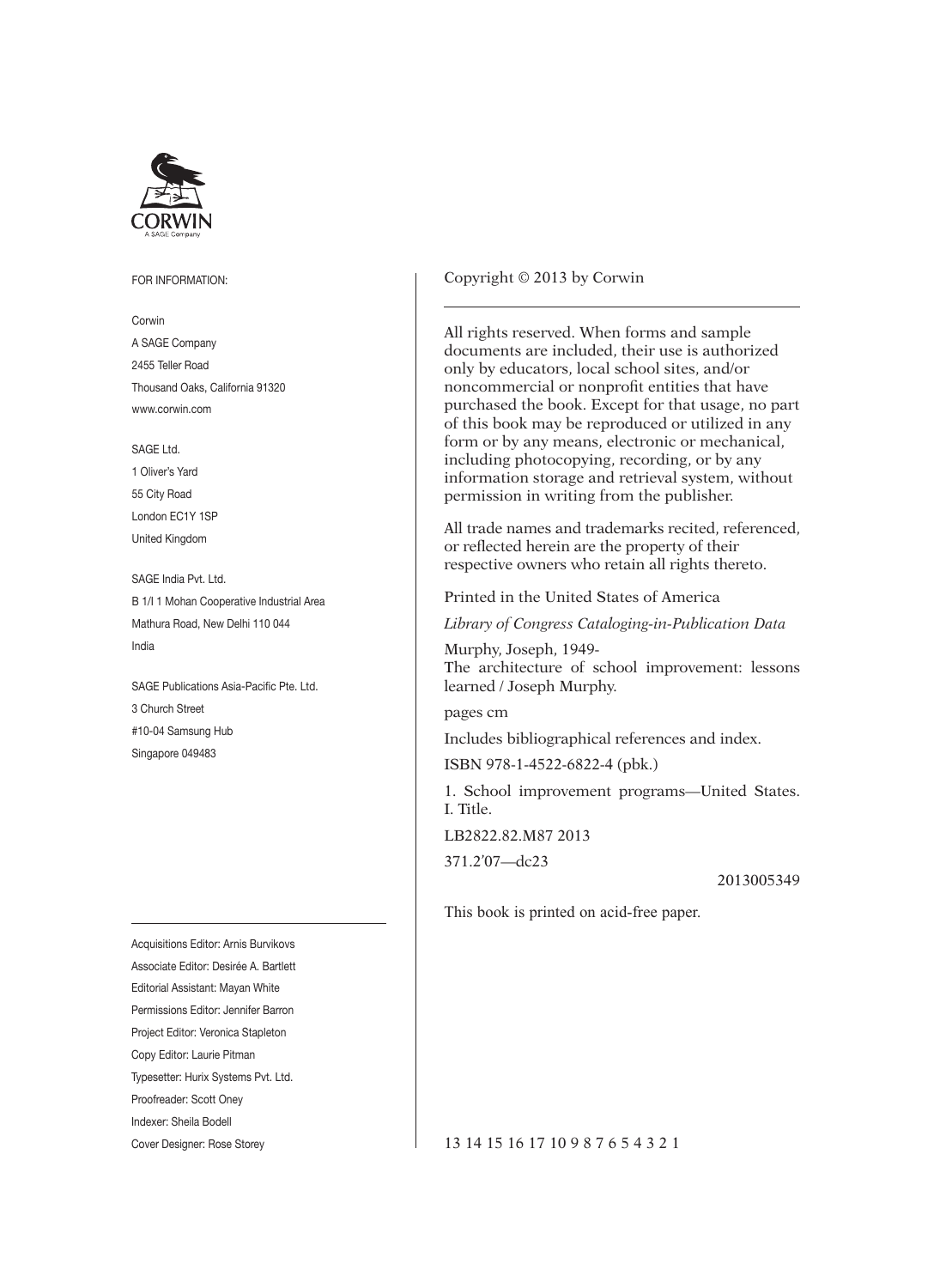Contents

## $\begin{picture}(20,20) \put(0,0){\vector(0,1){30}} \put(15,0){\vector(0,1){30}} \put(15,0){\vector(0,1){30}} \put(15,0){\vector(0,1){30}} \put(15,0){\vector(0,1){30}} \put(15,0){\vector(0,1){30}} \put(15,0){\vector(0,1){30}} \put(15,0){\vector(0,1){30}} \put(15,0){\vector(0,1){30}} \put(15,0){\vector(0,1){30}} \put(15,0){\vector(0,1){30}} \put(15,0){\vector(0$

| The DNA of School Improvement                                        | vii            |
|----------------------------------------------------------------------|----------------|
| Preface                                                              | ix             |
| <b>About the Author</b>                                              | хi             |
| <b>Tales of School Improvement</b>                                   | $\mathbf{1}$   |
| The Mournful Tale of the Death of<br>Mr. School Improvement          | $\overline{2}$ |
| The Case of the Remarkable Reappearance<br>of Mr. School Improvement | 11             |
| The Return of Mr. School Improvement                                 | 19             |
| <b>Framework for School Improvement</b>                              | 27             |
| <b>Essential Lessons</b>                                             | 33             |
| Epilogue                                                             | 115            |
| <b>References</b>                                                    | 117            |
| <b>Index</b>                                                         | 119            |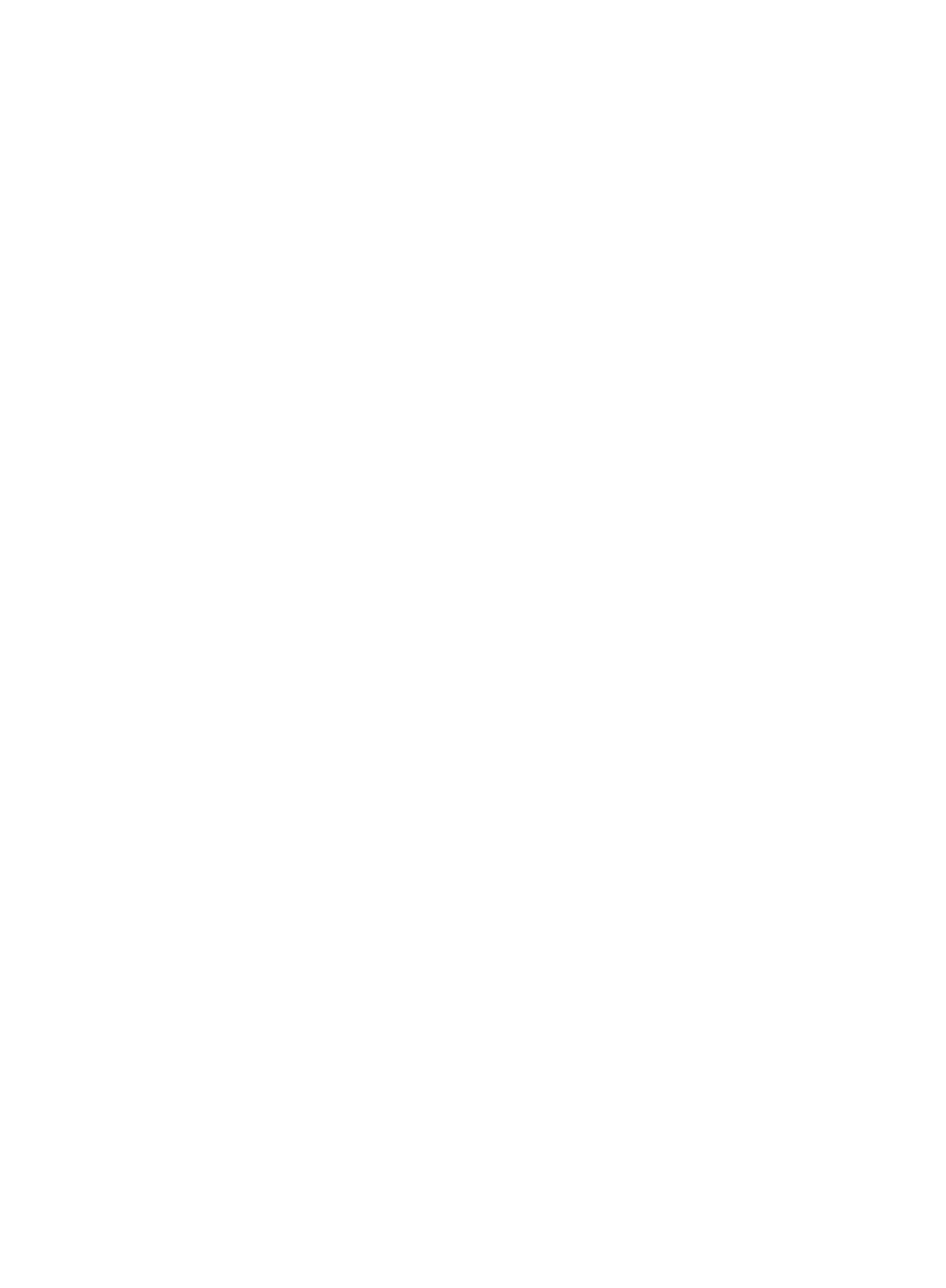The DNA of School Improvement ※ ※ **×** 

#### *Common Wisdom of School Improvement*

Set and Pursue Challenging Targets of Performance For Everyone Hire and Retain Good People Provide Everyone with the Tools They Need to do Their Work Create Coherence; Get All the Pieces of the System Aligned Pay Attention to Your Customers Hold Everyone Accountable for the Quality of Their Performance

#### *The Enemies of School Improvement*

Helplessness Denial **Complacency** Blame Distrust Isolation Fragmentation Overload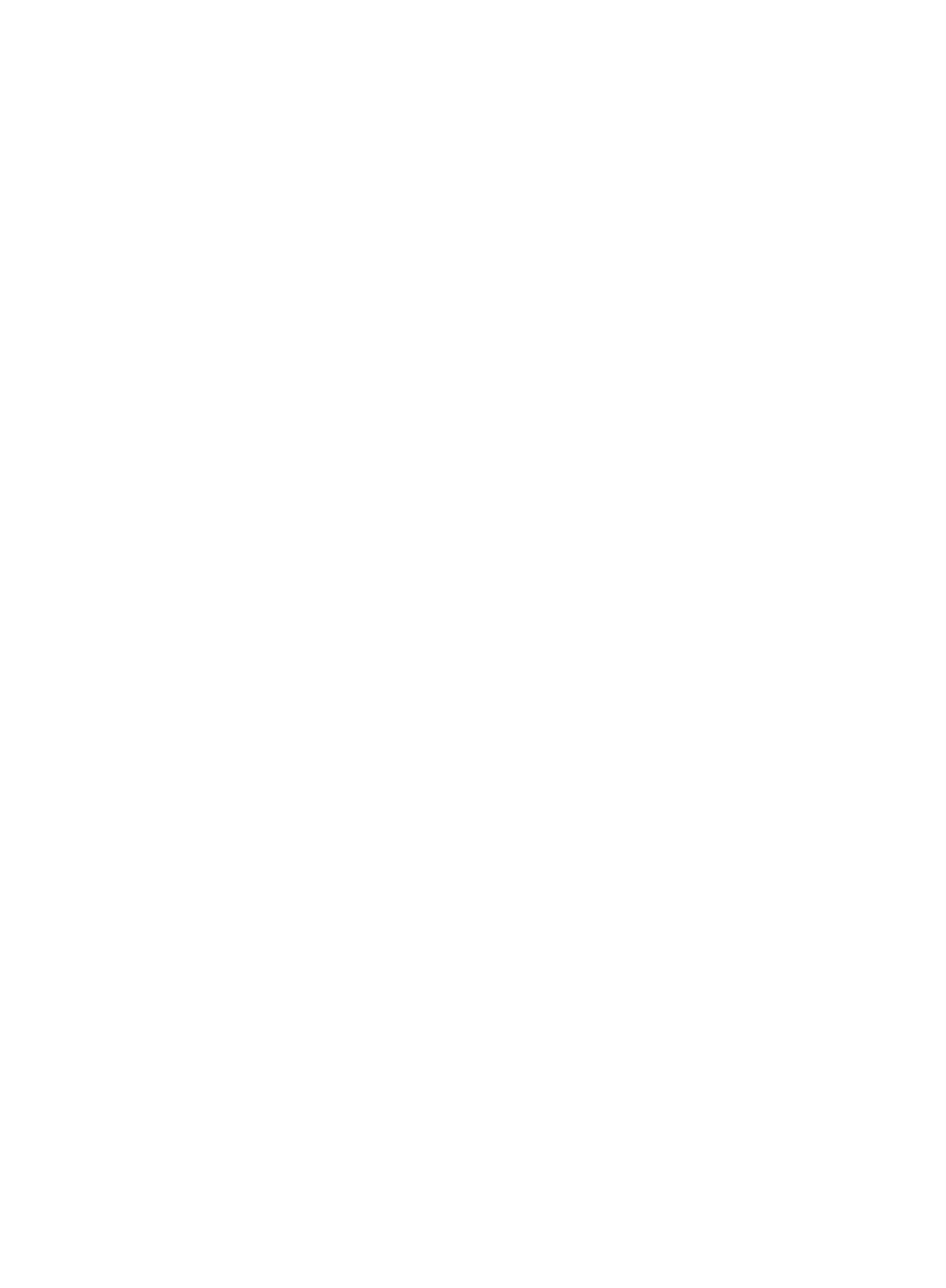Preface

This volume follows a quite straightforward design. On each page, I label, then explain an "essential lesson" of school improvement, lessons that I have been accumulating for the past 35 years. These lessons are intended to take us into the part of the school improvement story line that is least developed. The more welldeveloped part of the narrative is concerned with the "content" of school improvement (e.g., quality instruction, leadership). The content can be thought of as the building material of school improvement. The essential lessons are best thought of as the rules of school improvement construction (e.g., in building, we need to attend to both academic press and school culture; neither one alone is sufficient). We can also think of them as "guiding principles."

I attempt to deepen the story line on essential lessons in a unique, and I hope engaging and explanatory manner. Specifically, I illustrate these lessons in three "tales" of school reform, all centered on the death and return of Mr. School Improvement and the work of three forensic school improvement detectives—Mr. Wolf, C.B., and Barnabus Dolphin. The tales are a bit of a blend of the work of A. A. Milne and Kenneth Grahame and their leading actors and Arthur Conan Doyle and his gifted protagonist Sherlock Holmes. Each tale is scaffolded on the essential lessons described in the book but in a way that allows the reader to discover them for himself or herself. One can also return to the tales and see the lessons clearly once they are presented in a more direct manner.

Depending on your point of view, you will find the characters in the tales odd or cute or endearing. My intent and my hope is that you will fall on the right-hand side of the interpretative continuum. Wherever you land on that assessment, because good schools are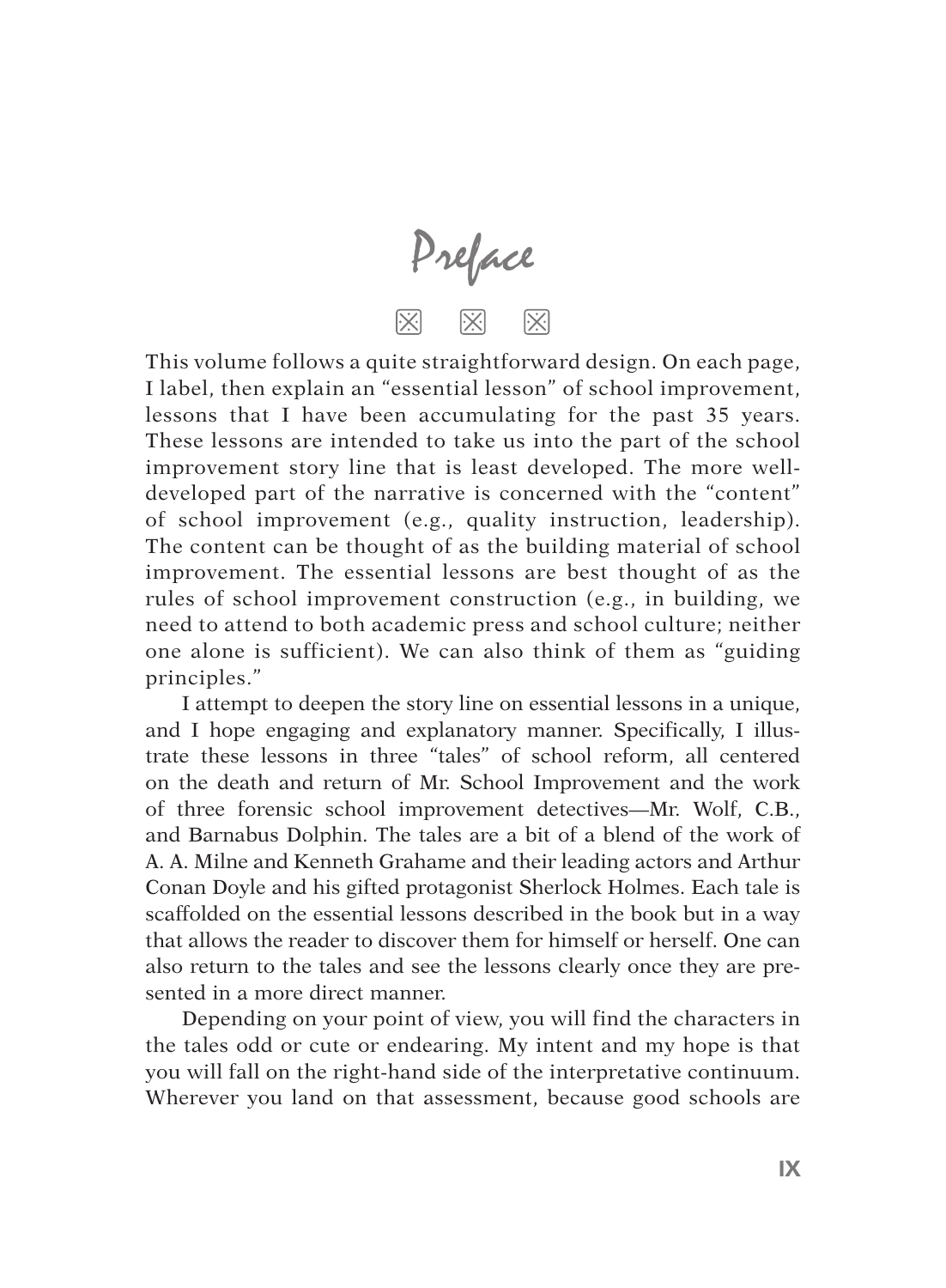#### X THE ARCHITECTURE OF SCHOOL IMPROVEMENT

always a combination of the right content and the right guiding principles, I believe that you will find these lessons to be of real assistance in the work of building schools in which all youngsters are truly successful.